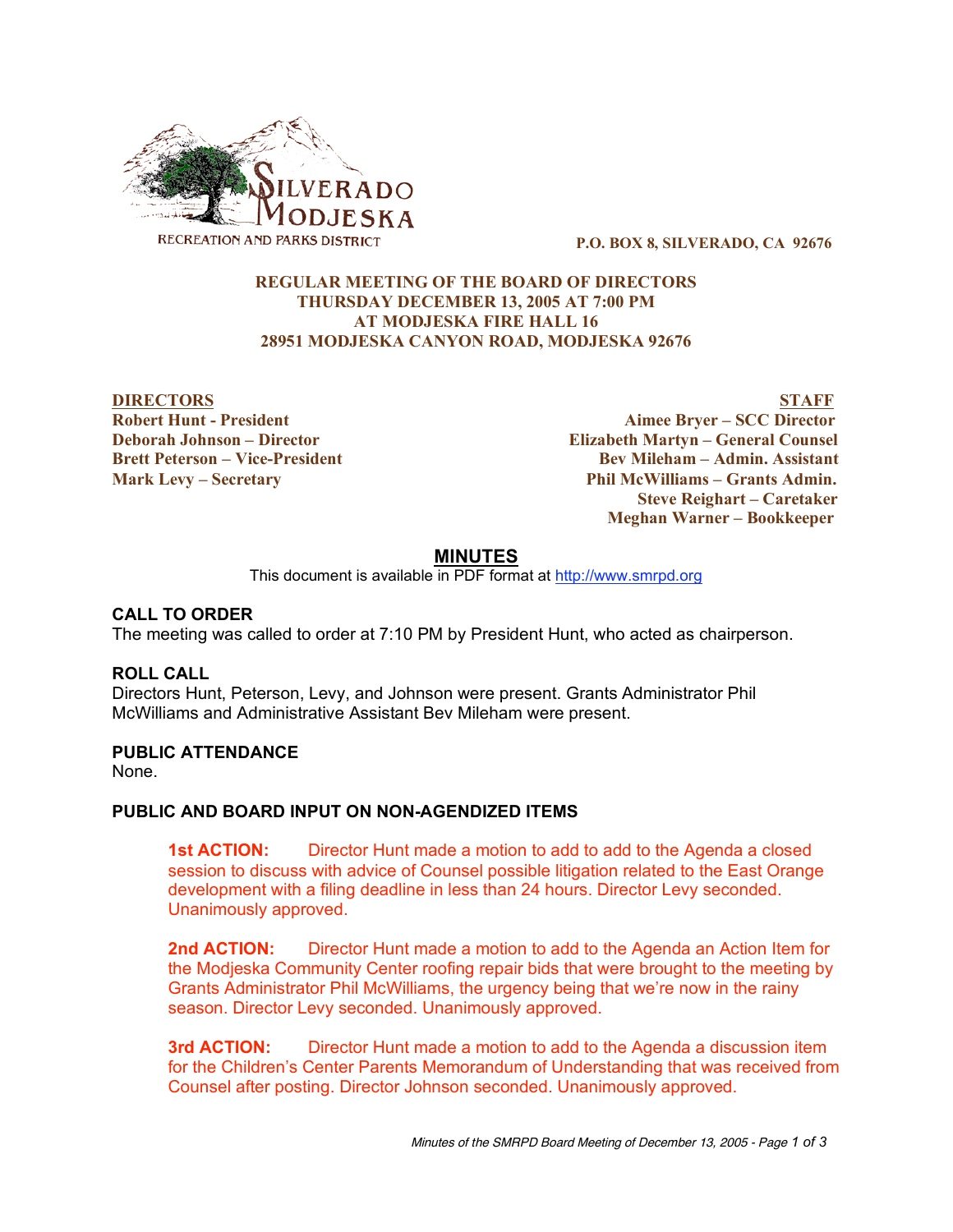**4th ACTION:** Director Hunt made a motion to add to the Agenda an Action Item for a Resolution of the Board to change signatories on the Silverado Children's Centers bank account. The Board had previously discussed the need to do this with the departure of former SCC Director Fountain, and it was accidentally left off tonight's Agenda. Director Peterson seconded. Unanimously approved.

# **CONSENT CALENDAR**

The Board discussed the following correspondence:

- A. A LAFCO hearing on December 14, 2005 regarding the East Orange development that on examination does not appear to involve SMRPD.
- B. Notice of an annual CAPRI visitation on January 19, 2006. Director Peterson will accompany the CAPRI representative, Bob Miller, for the inspection.
- C. An upcoming Emergency Preparedness Academy class with an enrollment deadline of December 15, 2005.

**5th ACTION:** Director Johnson made a motion to accept the Consent Calendar with the Minutes of November 22, 2005. Director Peterson seconded. Unanimously approved.

# **PAYMENT OF DISTRICT BILLS**

**6th ACTION:** Director Hunt made a motion to approve payment of transmittal 12- 05A for \$100.00 total for Directors compensation for the Regular Board Meeting of

November 22, 2005 to:<br>Director Levy \$50.00 Director Levy Director Hunt \$50.00 Director Johnson seconded. Unanimously approved.

**7th ACTION:** Director Hunt made a motion to approve payment of transmittal 12- 05B for \$5,914.12 total to:

| <b>Meghan Warner</b>    | \$250.00   | Inv#05-103 (Bookkeeper)                        |
|-------------------------|------------|------------------------------------------------|
| McCormick, Kidman       |            |                                                |
| and Behrens             | \$1,410.00 | Inv #10805 and 10590 (General Counsel)         |
| Hale & Company          | \$1,510.00 | Inv# Dated 11-2005 (Auditor)                   |
| KJ Snyder & Assoc.      | \$575.00   | Inv#5583 and 5551                              |
| <b>Ware Disposal</b>    | \$193.63   | Inv.# 5C101003                                 |
| <b>Waste Management</b> | \$42.52    | Inv#1548446-2515-7                             |
| <b>SBC</b>              | \$41.85    | 714-649-2850 and 714-649-2428                  |
| <b>SCWD</b>             | \$30.00    | Late fees Inv. #10059300, 10059600, 10001600   |
| <b>Phil McWilliams</b>  | \$1,861.13 | Reimburse: Mobile sign (Grants Admininstrator) |
|                         |            |                                                |

# **GRANTS ADMINISTRATOR'S REPORT**

Phil McWilliams brought three roof repair bids for the Modjeska community center for the Board to review. Players - \$4,400; Weatherline - \$5,350; Fairweather - \$7,903. The bid from Players was rejected as non-responsive because of failure to address insurance requirements. All bids referenced potential additional cost for replacement of structural members whose damaged condition can only be detected after removal of shingles. The Board then voted to accept the lower of the two remaining bids.

**8th ACTION:** Director Johnson made a motion to award the roof repair contract to Weatherline. Director Levy seconded. Unanimously approved.